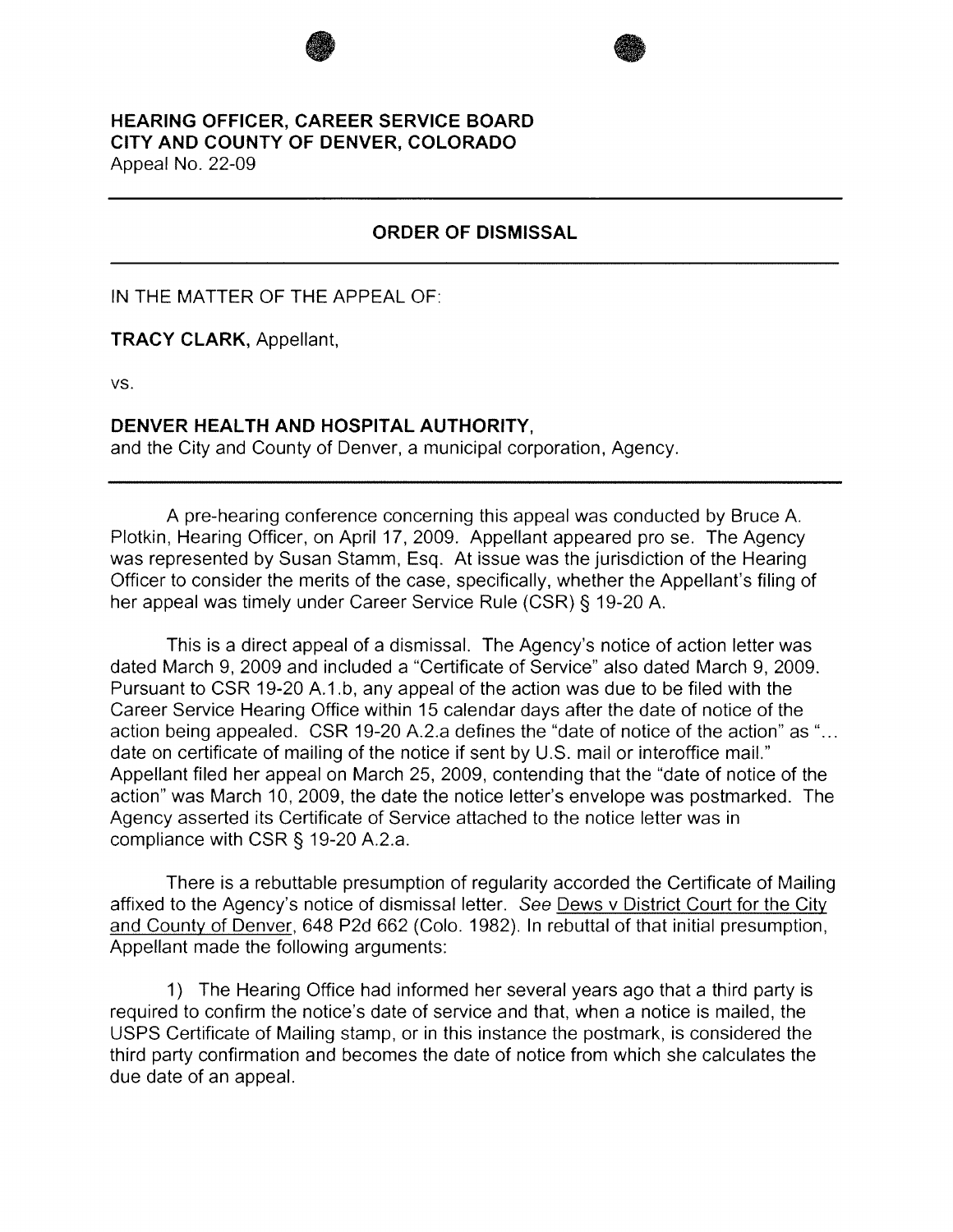2) Appellant received the Notice on March 12, 2009 with the postmark on the envelope (Exhibit A) evidencing its processing on March 10, 2009. Though the Agency's certificate of mailing indicates mailing on March  $9<sup>th</sup>$ , because the letter was not processed by the post office until March 10, she was placed at a disadvantage in appealing the action.

 $\bullet$ 

3) Appellant has always believed the Post Office Certificate of Mailing is the certificate of mailing described in CSR § 19-20.

4) Appellant disagreed with the testimony of the Agency's witness as to the time of the last pickup at the Post Office at Colfax and Marion. She believed the last pickup from the mailboxes is 5:30 p.m. whereas the Agency stated the last pickup was at 6:00 p.m.

5) Appellant appealed the Agency action in what she believed in good faith to be a timely manner.

### **Analysis**

CSR§ 19-20 A.1.b. requires that appeals be filed with the Hearing Office within 15 calendar days after the date of notice of the action being appealed. This filing deadline is jurisdictional: if the deadline is not met, the hearing office does not have jurisdiction to hear the appeal except in extraordinary circumstances. In re Mallard, CSA 65-08 (9/9/08). CSR § 19-20 A. 2.a. defines the date of notice of the action as "the date on the certificate of mailing of the notice if sent by U.S. mail or interoffice mail." The "date on the certificate of mailing" has long been interpreted as meaning the date the Agency certifies it mailed the letter. [See Apodaca v Parks and Recreation, CSA 40-06 (7/28/06); Cervantes v Denver Human Services, CSA 45-08 (6/11/08); Mallard v General Services, CSA 65-08 (9/9/08)]

The Agency called Appellant's direct supervisor, James F. Azuero, who testified that he signed the Certificate of Mailing and personally brought the letter to the Post Office at Colfax and Marion and mailed it at about 2:00 p.m. on March 9, 2009. Azuero's credibility was not disputed.

Appellant presented no witness or other evidence in support of her understanding that the Hearing Office required third party confirmation of mailing. The rule does not mention confirmation of mailing by a third party.

The calculation of the period of time for filing an appeal is based upon the date the notice is mailed, without reference to the date it is received. CSR§ 19-20. Appellant's acknowledged receipt of the notice on March 12, 2009 means she was aware of the dismissal, and thus the grounds upon which an appeal could be taken, at the very least twelve days before the deadline to file an appeal would expire. Therefore, Appellant was not deprived of the opportunity to file a timely appeal by any action of the Agency.